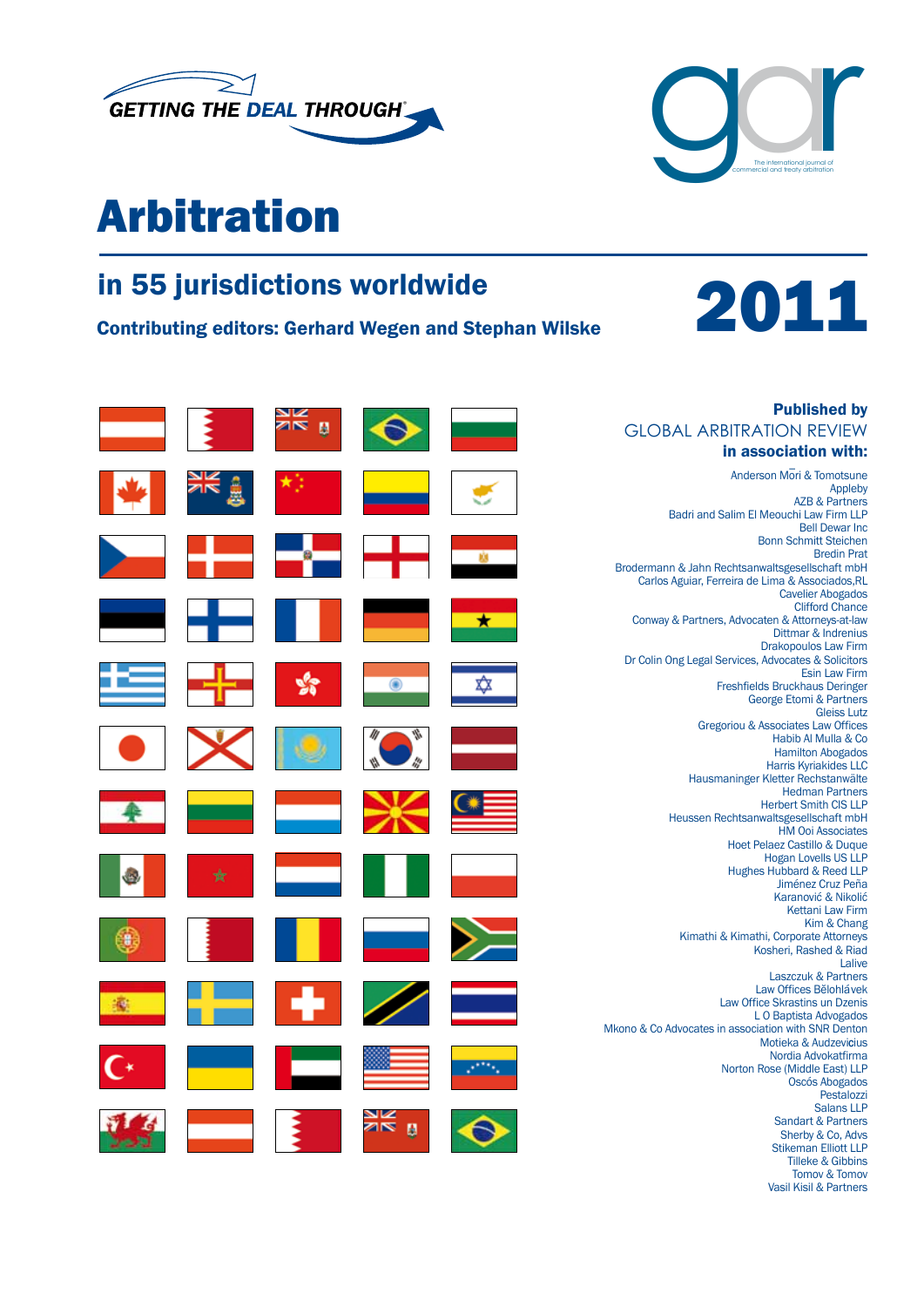

## Arbitration 2011

**Contributing editor: Gerhard** Wegen and Stephan Wilske Gleiss Lutz

Business development managers George Ingledew Robyn Hetherington

Marketing managers Ellie Notley Sarah Walsh Marketing assistant Alice Hazard

Subscriptions manager Nadine Radcliffe *Subscriptions@ GettingTheDealThrough.com*

Assistant editor Adam Myers Editorial assistant Nina Nowak

Senior production editor Jonathan Cowie Chief subeditor Jonathan Allen Senior subeditor Kathryn Smuland Subeditors Davet Hyland

Editor-in-chief Callum Campbell Publisher Richard Davey

Chloe Harries

#### Arbitration 2011

Published by Law Business Research Ltd London, W11 1QQ, UK Tel: +44 20 7908 1188 Fax: +44 20 7229 6910 © Law Business Research Ltd 2011 No photocopying: copyright licences do not apply.

The information provided in this<br>publication is general and may not<br>paply in a specific situation. Legal<br>advice should always be sought<br>before taking any legal action based<br>on the information provided. This<br>information is

Printed and distributed by Tel: 0844 2480 112

Law Business Research

| <b>Introduction</b> Gerhard Wegen and Stephan Wilske Gleiss Lutz                                                           | 3   |
|----------------------------------------------------------------------------------------------------------------------------|-----|
| <b>CAS</b> Bernd Ehle and Guillaume Tattevin Lalive                                                                        | 6   |
| CEAC Eckart Brödermann Brodermann & Jahn Rechtsanwaltsgesellschaft mbH<br>Thomas Weimann Clifford Chance                   |     |
|                                                                                                                            | 10  |
| <b>DIS</b> Renate Dendorfer Heussen Rechtsanwaltsgesellschaft mbH                                                          | 15  |
| <b>ICC</b> José Rosell and María Beatriz Burghetto Hughes Hubbard & Reed LLP                                               | 19  |
| LCIA Colin Y C Ong Dr Colin Ong Legal Services, Advocates & Solicitors                                                     | 23  |
| <b>LCIA India</b> Shreyas Jayasimha AZB & Partners                                                                         | 26  |
| <b>PCC</b> Justyna Szpara and Maciej Laszczuk Laszczuk & Partners                                                          | 30  |
| SIAC BC Yoon, John Rhie and Shinhong Byun Kim & Chang                                                                      | 33  |
| The Swiss Chambers of Commerce Matthias Scherer and Domitille Baizeau Lalive                                               | 37  |
| Austria Christian Hausmaninger and Michael Herzer Hausmaninger Kletter Rechstanwälte                                       | 41  |
| Bahrain Adam Vause Norton Rose (Middle East) LLP                                                                           | 49  |
| Bermuda Kiernan Bell Appleby                                                                                               | 57  |
| Brazil Luiz Olavo Baptista, Mauricio Almeida Prado and Silvia Bueno de Miranda L O Baptista Advogados                      | 63  |
|                                                                                                                            | 69  |
| <b>Bulgaria</b> Lazar Tomov and Sylvia Steeva Tomov & Tomov                                                                |     |
| Canada John A M Judge, Peter J Cullen, Douglas F Harrison and Marc Laurin Stikeman Elliott LLP                             | 76  |
| <b>Cayman Islands</b> Jeremy Walton Appleby                                                                                | 85  |
| <b>China</b> Peter Yuen Freshfields Bruckhaus Deringer                                                                     | 92  |
| Colombia Edna Sarmiento Cavelier Abogados                                                                                  | 100 |
| Cyprus Michalis Kyriakides and Olga Shelyagova Harris Kyriakides LLC                                                       | 108 |
| Czech Republic Alexander J Bělohlávek Law Offices Bělohlávek                                                               | 115 |
| <b>Denmark</b> Niels Schiersing Nordia Advokatfirma                                                                        | 122 |
| Dominican Republic Marcos Peña Rodríguez and Laura Medina Acosta Jiménez Cruz Peña                                         | 129 |
| Egypt Tarek F Riad Kosheri, Rashed & Riad                                                                                  | 137 |
| England & Wales George Burn, Smeetesh Kakkad and Alex Slade Salans LLP                                                     | 142 |
| <b>Estonia</b> Kalle Pedak and Urmas Kiik Hedman Partners                                                                  | 152 |
| <b>Finland</b> Petteri Uoti and Johanna Jacobsson Dittmar & Indrenius                                                      | 159 |
| <b>France</b> Tim Portwood Bredin Prat                                                                                     | 166 |
| Germany Stephan Wilske and Claudia Krapfl Gleiss Lutz                                                                      | 175 |
|                                                                                                                            | 182 |
| Ghana Kimathi Kuenyehia, Sr, Ernest Kusi and Sika Kuenyehia Kimathi & Kimathi, Corporate Attorneys                         |     |
| Greece Stilianos Gregoriou Gregoriou & Associates Law Offices                                                              | 189 |
| <b>Guernsey</b> Jeremy Le Tissier Appleby                                                                                  | 197 |
| Hong Kong Peter Yuen and John Choong Freshfields Bruckhaus Deringer                                                        | 203 |
| <b>India</b> Shreyas Jayasimha AZB & Partners                                                                              | 212 |
| <b>Israel</b> Eric S Sherby and Sami Sabzerou Sherby & Co, Advs                                                            | 222 |
| Japan Shinji Kusakabe Anderson Mōri & Tomotsune                                                                            | 230 |
| Jersey Gillian Robinson and Kai McGriele Appleby                                                                           | 236 |
| Kazakhstan Yuliya Mitrofanskaya and Bakhyt Tukulov Salans LLP                                                              | 243 |
| Korea BC Yoon, Jun Hee Kim, Kyo-Hwa Liz Chung Kim & Chang                                                                  | 251 |
| Latvia Verners Skrastins and Daina Bukele Law Office Skrastins un Dzenis                                                   | 258 |
| Lebanon Chadia El Meouchi, Jihad Rizkallah and Sarah Fakhry Badri and Salim El Meouchi Law Firm                            | 265 |
| Lithuania Ramunas Audzevicius, Tomas Samulevicius and Mantas Juozaitis Motieka & Audzevicius                               | 276 |
| <b>Luxembourg</b> Fabio Trevisan and Marie-Laure Carat Bonn Schmitt Steichen                                               | 284 |
| Macedonia Veton Qoku Karanović & Nikolić                                                                                   | 291 |
|                                                                                                                            |     |
| Malaysia Ooi Huey Miin HM Ooi Associates                                                                                   | 297 |
| Mexico Darío U Oscós Coria and Darío A Oscós Rueda Oscós Abogados                                                          | 305 |
| Morocco Azzedine Kettani and Nadia Kettani Kettani Law Firm                                                                | 313 |
| Netherlands Nathan O'Malley and Thabiso van den Bosch Conway & Partners, Advocaten & Attorneys-at-law                      | 321 |
| Nigeria George Etomi, Efeomo Olotu and Ivie Omorhirhi George Etomi & Partners                                              | 328 |
| Poland Justyna Szpara and Paweł Chojecki Laszczuk & Partners                                                               | 336 |
| Portugal Carlos Aguiar and Vanessa dos Santos Carlos Aguiar, Ferreira de Lima & Associados, RL                             | 343 |
| Qatar Chadia El Meouchi and Grace Alam Badri and Salim El Meouchi Law Firm LLP                                             | 350 |
| Romania Adrian Roseti and Claudia Hutina Drakopoulos Law Firm                                                              | 360 |
| Russia Dmitry Kurochkin, Francesca Albert and Ekaterina Ushakova Herbert Smith CIS LLP                                     | 366 |
| South Africa Tania Siciliano Bell Dewar Inc                                                                                | 374 |
| Spain Calvin A Hamilton and Alina Bondarenko Hamilton Abogados                                                             | 381 |
| Sweden Eric M Runesson and Simon Arvmyren Sandart & Partners                                                               | 388 |
| Switzerland Thomas Rohner and Nadja Kubat Erk Pestalozzi                                                                   | 394 |
|                                                                                                                            |     |
| <b>Tanzania</b> Nimrod E Mkono, Wilbert Kapinga and Susanne Seifert<br>Mkono & Co Advocates in association with SNR Denton | 401 |
| Thailand Sally Veronica Mouhim and Kornkieat Chunhakasikarn Tilleke & Gibbins                                              | 407 |
| Turkey Ismail G Esin Esin Law Firm                                                                                         | 415 |
|                                                                                                                            |     |
| <b>Ukraine</b> Tatyana Slipachuk Vasil Kisil & Partners                                                                    | 422 |
| <b>United Arab Emirates</b> Gordon Blanke and Karim Nassif Habib Al Mulla & Co                                             | 432 |
| United States Daniel E González, Richard C Lorenzo, and Kristen M Foslid Hogan Lovells US LLP                              | 440 |
| Venezuela Fernando Pelaez-Pier and José Gregorio Torrealba R Hoet Pelaez Castillo & Duque                                  | 447 |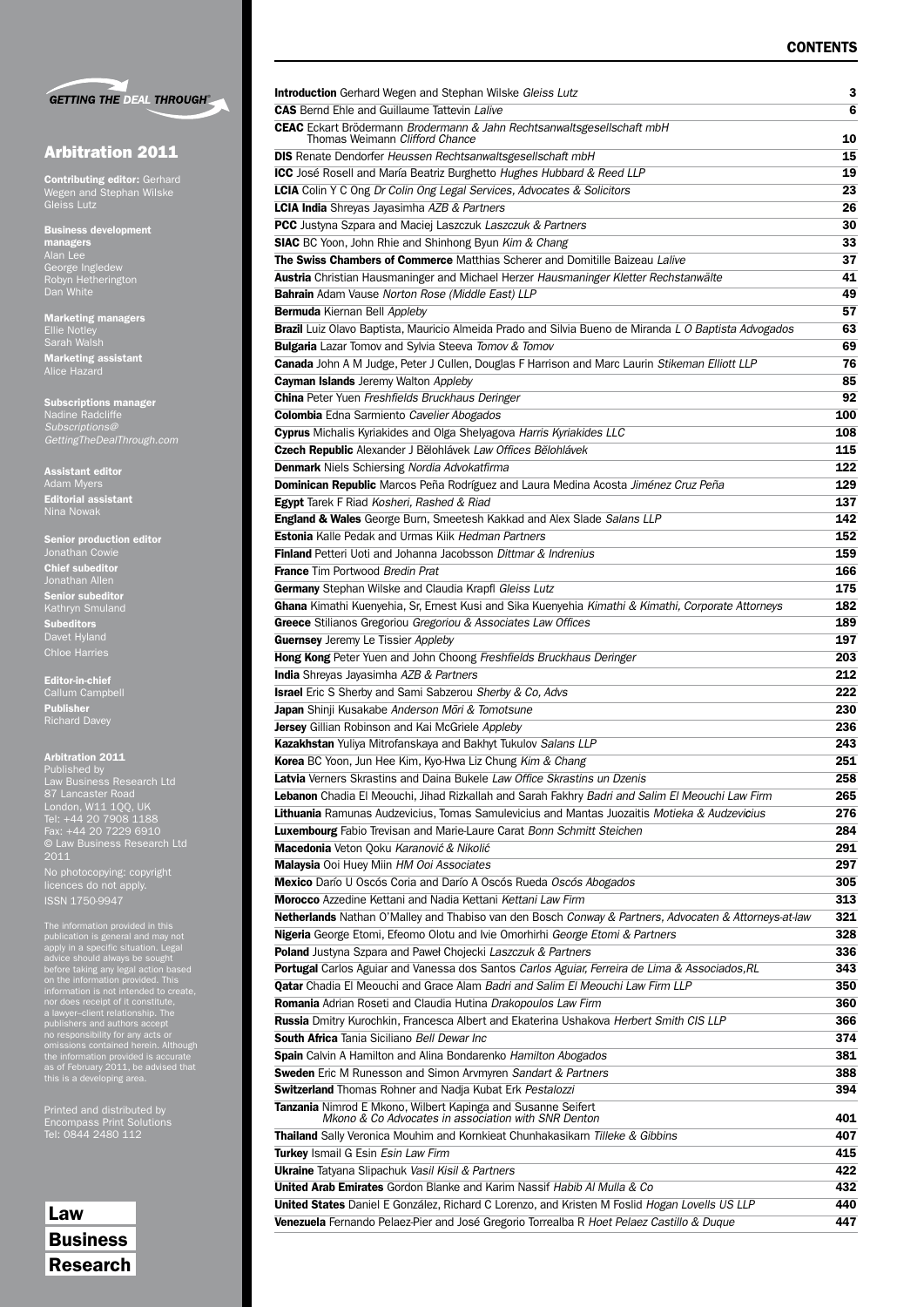# Court of Arbitration at the Polish Chamber of Commerce

# Justyna Szpara and Maciej Laszczuk

Laszczuk & Partners

In 2010 the Court of Arbitration at the Polish Chamber of Commerce (PCC) celebrated its 60th anniversary. It has been in continuous operation since 1 January 1950, when it was created for the purpose of resolving disputes in international trade. In relations between entities from the former Eastern bloc, arbitration at the chambers of commerce in the relevant countries was mandatory, as reflected by the Moscow Convention of 1972. Thus, at the beginning the Court acted on the basis of arbitration agreements between the parties (typically Polish entities trading with Western European businesses), but it also had mandatory jurisdiction over cases brought against Polish commercial entities (state-controlled) by commercial entities from other countries that were parties to the Moscow Convention.

After 1989 the Court smoothly transformed into the most prominent modern arbitration institution in Poland, for both domestic and international cases. The Court currently handles about 400 to 500 cases yearly, about 20 per cent of them international, and is one of the most important arbitration institutions in the region.

The Court also provides mediation services, through its Mediation Centre. The Court may also administer ad hoc arbitrations.

#### What is the Court of Arbitration at the PCC?

The Court of Arbitration at the PCC is an arbitration institution affiliated with the Polish Chamber of Commerce, but is a separate organisational unit. The seat of the Court is Warsaw. One of the organisational units of the Court is its Mediation Centre.

The activities of the Court are run by its president, appointed for a three-year term by the Presiding Council of the Polish Chamber of Commerce, upon nomination by the president of the Chamber and in consultation with the Arbitration Council of the Court. The Arbitration Council is responsible for adopting and amending the Rules of the Court, as well as default appointment of arbitrators and deciding on challenges to arbitrators. The members of the Arbitration Council are appointed by the Presiding Council of the Chamber, upon nomination by the president of the Chamber, for a three-year term.

### Arbitration under the Rules of the Court of Arbitration at the Polish Chamber of Commerce.

#### Rules

The current Rules of the Court of Arbitration at the Polish Chamber of Commerce were issued in 2007. However, under Polish arbitration law, which applies when the place of arbitration is in Poland, if the parties agree on an institutional arbitration, the rules in force at the time of execution of the arbitration agreement – and not at the time of initiating the arbitration – will apply unless the parties agree otherwise. Thus, previous versions of the Rules may also be relevant.

The Rules govern proceedings where the parties agreed for institutional arbitration by the Court. In ad hoc arbitration administered by the Court, the Rules do not apply unless agreed by the parties.

The Rules give effect to the parties' autonomy to regulate the conduct of the proceeding. In any case the arbitrators are obliged, while applying the Rules, to follow the rules agreed by the parties, whether contained in the arbitration agreement or otherwise mutually agreed.

The Rules expressly require the arbitrators to encourage the parties to settle at every stage of the proceeding. This is not understood as obliging or authorising the arbitrators to mediate between the parties or reveal their assessment of the case, but as a general obligation to promote settlement.

#### Arbitrators

The Court maintains a list of arbitrators, prepared and reviewed by the Arbitration Council. The Council seeks to list recommended arbitrators of high quality and exceptional skills. The list is not binding on the parties, except that a sole arbitrator or presiding arbitrator must be named from the list, and when the Arbitration Council appoints an arbitrator it will select from the list. There are now almost 200 arbitrators on the list, including the most prominent members of the Polish arbitration community as well as arbitrators from such countries as Austria, Belgium, the Czech Republic, France, Germany, Hungary, India, Italy, Slovakia, Switzerland, the UK and the US. Interestingly, under the Rules currently in force, persons included in the list of arbitrators are not allowed to represent parties in arbitrations at the Court.

The arbitrators are required to follow the Code of Ethics adopted by the Arbitration Council. Breach of the code may be grounds for removal from the panel or removal from the list of arbitrators.

Under the default rule, cases are heard by three-member panels. A sole arbitrator is appointed:

- when the amount in dispute is less than 40,000 zlotys, unless the parties decided there should be a three-member panel;
- if the parties so agreed; or
- if the parties did not agree on the number of arbitrators, upon decision of the Arbitration Council at the motion of a party or ex officio, if justified by the circumstances of the case (for example, if the amount in dispute is only slightly above the 40,000 zlotys threshold and the case is uncomplicated).

#### Seat of arbitration

Under the default rule, the seat of the arbitration under the Rules is Warsaw. The parties may agree on a different seat, or otherwise the arbitrators may designate another place of arbitration if justified by the circumstances of the case or the convenience of the parties. Nevertheless, hearings and any other activities during the proceeding may be held elsewhere than at the seat of arbitration.

#### Language of arbitration

The parties may agree that the proceeding be conducted in Polish, English, French, German or Russian. If the parties do not agree otherwise, the proceeding will be conducted in Polish. Nevertheless, the arbitrators may decide that particular activities be conducted in another language, for example the language of the witnesses or experts or the language of a contract. If the proceeding is conducted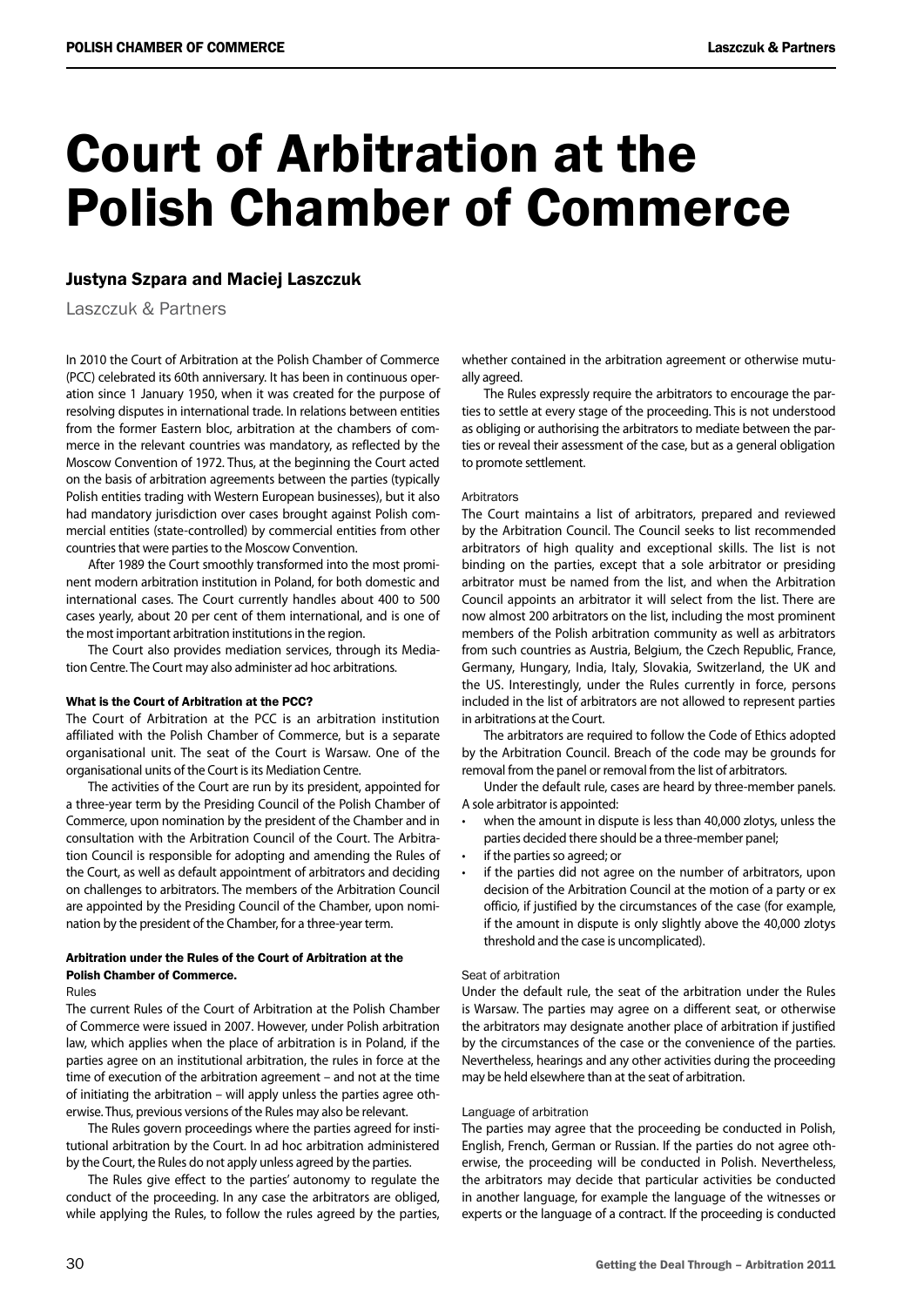in a language other than Polish, however, the essential documents in the proceeding must be translated into Polish. This rule was adopted for the sake of the state court's oversight of the award (if a petition is filed to set aside the award, the record in the arbitration will typically serve as evidence). However, the rule requiring translation of almost the entire record seems outdated and serves little purpose in international arbitration, and there are plans to abandon this requirement.

#### Multi-party proceedings and third-party intervention

The Rules contain provisions regarding multi-party proceedings and intervention. If there are multiple parties on one side, they must jointly name the arbitrator, and if they do not agree the arbitrator will be named by the Arbitration Council. Any submissions and communications from the tribunal must be served on all of the multiple parties.

The Rules also allow third-party intervention. A third party may be permitted to participate by the tribunal, upon consent of the parties. If the tribunal permits intervention, the third party will be requested to pay an arbitration fee. If the fee is not paid by the deadline stated, the intervention will not be allowed. An intervening third party is not entitled to appoint an arbitrator.

#### Commencement of arbitration

Under the Rules, arbitration is not commenced by the notice for arbitration. The arbitration starts when a statement of claim is filed with the secretary general of the Court (no notice for arbitration as such is required). The statement of claim must be prepared in the language of the arbitration (and if that is not Polish, with a Polish translation), with copies for each of the respondents and for each arbitrator. The statement of claim should:

- state the parties and their addresses, and in the case of legal persons enclose transcripts from the court register or other public register for the party;
- indicate the arbitration agreement (arbitration clause) or other basis for the jurisdiction of the Court;
- specify the amount in dispute; and
- specify the claim, together with the grounds, and cite evidence in support of the facts alleged.

If the statement of claim is filed by an attorney, it should be accompanied by the original power of attorney or a certified copy, together with the address of the attorney.

A statement of claim may also name the arbitrator appointed by the claimant, move for the case to be heard by a sole arbitrator, or move for an arbitrator to be appointed by the Arbitration Council. Otherwise, the secretary general will give the parties up to three weeks to appoint the arbitrator or arbitrators.

The Rules do not require terms of reference to be prepared by the tribunal and signed by the parties. The organisation of the proceeding occurs through the tribunal's procedural orders.

#### Jurisdiction

The Rules fully respect the 'competence – competence' principle, and the arbitral tribunal is exclusively authorised to rule on its own jurisdiction (subject to judicial review as provided in the arbitration law). Nonetheless, the Rules also provide for a kind of prima facie review of jurisdiction by the secretary general. If jurisdiction is apparently lacking, the secretary general will notify the claimant accordingly and give the claimant up to two weeks to state if it continues to support jurisdiction. If within this term the claimant informs the Court that it does not support the case, the claim is deemed not filed. Otherwise, upon lapse of the term the secretary general proceeds with the statement of claim, and in such case the arbitration tribunal will decide on its own jurisdiction.

#### Consolidation and set-off

The Rules allow for consolidation of cases for decision in one proceeding. Consolidation requires an order by the arbitral tribunal, when both parties ask for consolidation before the end of the hearing, the consolidated cases are between the same parties and are conducted under the auspices of the Court, and the arbitration panel is the same in all of the cases. The cases do not have to be related, but in practice it is only feasible to seek consolidation when the cases arise out of the same or related contracts. In practice consolidation happens rarely, mostly due to the requirement for identical panels.

The Rules allow the tribunal to hear a defence of set-off regardless of whether the set-off right arises out of the same contract or is covered by an arbitration agreement. Nonetheless, if a separate counterclaim is brought instead of a defence of set-off, the counterclaim must be covered by an arbitration clause providing for the jurisdiction of the Court (although not necessarily the same arbitration agreement as the main claim).

#### **Hearings**

A hearing is standard. In certain situations, however, the Rules permit skipping the hearing and deciding the case on written submissions only. This will apply primarily when the parties agree there should be no hearing. Otherwise, the tribunal will decide whether to hold hearings or decide the case on written submissions only. However, if any of the parties asks for a hearing, the tribunal is required to conduct a hearing.

#### Awards

The Rules provide certain time limits for issuing an award. An award should be issued within one month following the close of the case. The secretary general of the Court may, ex officio or at the request of the chairman of the arbitral tribunal, extend the deadline by a specified period if necessary due to the complexity of the issues to be resolved or other circumstances of the case. Failure to meet the deadline does not in itself invalidate an award.

An award is made in writing and served on the parties following payment of all costs. The original of the award and all copies thereof must bear the signatures of all members of the arbitral tribunal, or at least two members, specifying the reason for the lack of signature by the other arbitrator.

The Rules provide for limited review of the award by the institution. The award is then signed by the secretary general of the Court and the president of the Court, and must bear the seal of the Court. When signing the award, the secretary general of the Court and the president of the Court certify that the arbitral tribunal was appointed in accordance with the Rules and that the signatures of members of the arbitral tribunal are authentic. Prior to signing the award, the president may, without interfering in the merits of the decision, return the award to the chairman of the arbitral tribunal to make any necessary formal corrections or rectify evident mistakes.

#### **Confidentiality**

The Rules expressly provide for the confidentiality of arbitration. The proceeding itself is closed to the public. All the participants in the proceeding are required to maintain confidentiality, but the scope of confidentiality is defined by the parties themselves, either in the arbitration agreement or in the statements filed with the arbitral tribunal. The parties may also agree that the fact of commencement of the arbitration should be treated as confidential, but this is not considered to be the default rule. Only parties and their attorneys, as well as persons requested by the tribunal (such as witnesses or experts), may be present during hearings. However, upon consent of both parties and the tribunal other persons may be present, with a maximum of two persons indicated by each of the parties. Awards are also confidential, but the Arbitration Council may decide to publish an award (redacted to assure the anonymity of the parties). In any event, the Council is required to give priority to the parties' autonomy, so if the parties object to publication the Council should not allow publication.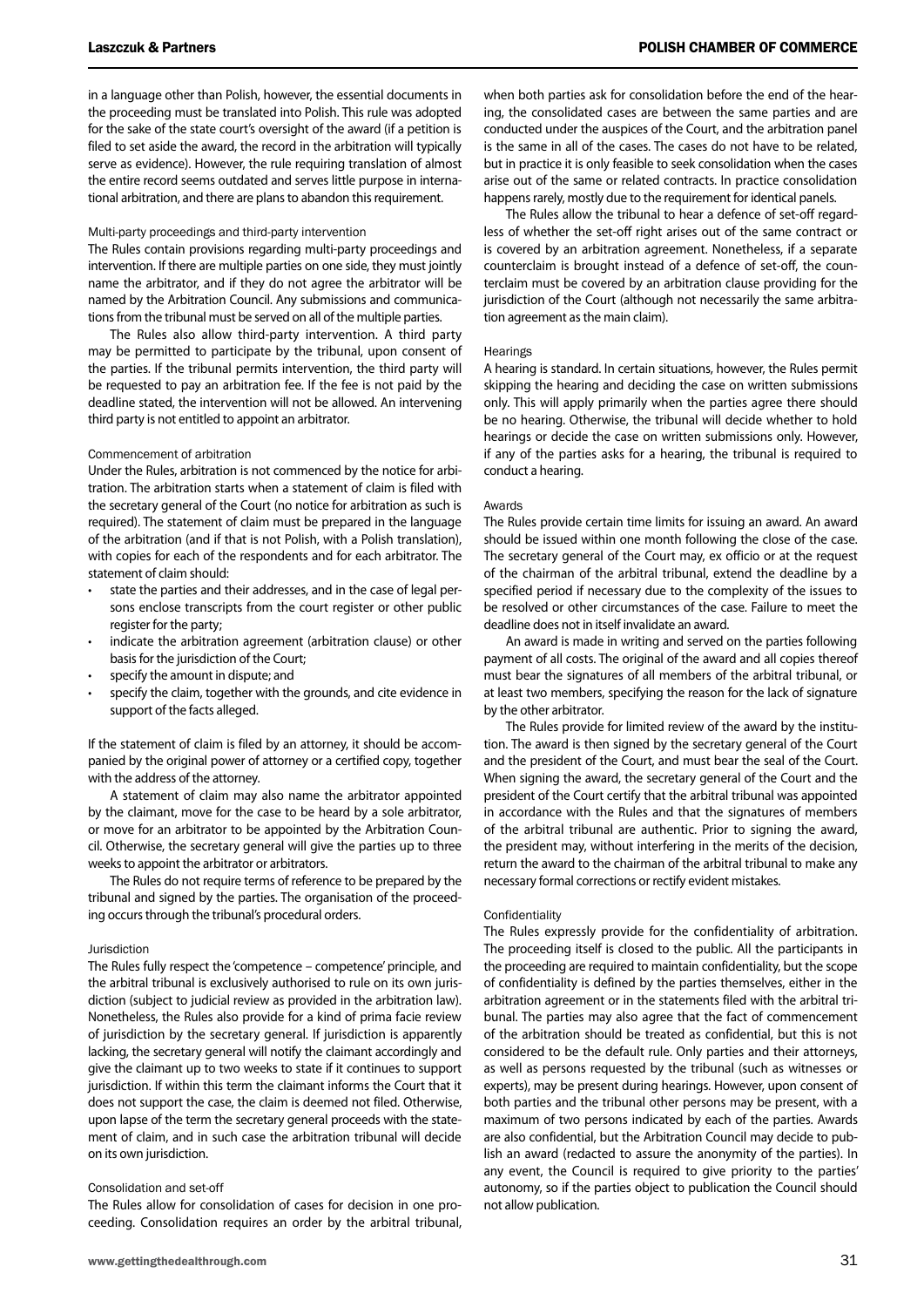#### Costs

The Court may be seen as competitive in terms of costs of arbitration. The fees payable to the Court include a fixed registration fee of 2,000 zlotys (or less in certain cases) and an arbitration fee. The arbitration fee is calculated based on the amount in dispute, on a sliding scale (regressive, from 8.0 per cent to 0.3 per cent).

In any final award on the merits, the arbitrators should decide on allocation of costs, including attorneys' fees. There are no fixed rules on cost allocation, but typically the 'loser pays' rule is applied. Attorneys' fees should be assessed per attorney, according to his or her work input, up to the maximum of half of the arbitration fee in the case, but no more than 100,000 zlotys. This means that allocation of attorneys' fees is not necessarily based on the actual costs incurred by the parties, and each of the parties should expect that even if they win the case, they will be required to bear some part of these costs.

#### Mediation

The Rules also provide a framework for mediation. Mediation under the Rules may be started prior to commencement of arbitration or litigation. Mediation may be conducted based on a written agreement between the parties or upon consent of both parties. The mediator should be appointed jointly by the parties, but if they do not agree the mediator will be appointed by the Arbitration Council from the List of Mediators. If mediation leads to a settlement, it should be recorded by the mediator and signed by both the mediator and the parties. There is also an option for the parties to request jointly that the settlement be converted into an award. In such case the Arbitration Council will appoint the mediator as an arbitrator authorised to issue an award. Although not expressly stated in the Rules, a joint motion of the parties to convert the settlement into an award should be deemed to be an arbitration agreement (unless the parties have already signed an arbitration agreement covering the dispute).

#### Proceedings concerning internet domain disputes

There is a separate section of the Rules devoted to disputes concerning infringement of rights in connection with registration of '.pl' internet domains. The Court has entered into a cooperation agreement with the Scientific and Academic Computer Network (Naukowa i Akademicka Sieć Komputerowa, or NASK, the institute responsible for administering '.pl' domain names) as one of three arbitration

institutions designated to resolve disputes between third parties and entities that have registered '.pl' domains concerning infringements caused by the domain registration. NASK's general terms provide for mandatory arbitration in such cases, requiring the NASK customer against whom a third-party claim is brought to sign an arbitration agreement or the domain registration will expire (it should be noted that the validity of this requirement in relations with consumers is doubtful).

The procedure under this section of the Rules is solely for infringement disputes; other claims between the same parties (eg, for payment of the fee) cannot be joined in the same proceeding. The Rules apply if at least one of the parties has its seat or residence in Poland. If both parties to the dispute are foreigners (ie, with their seat or residence outside Poland), the WIPO Expedited Arbitration Rules for Domain Name Dispute Resolution under PL will be applied instead.

The procedure in a domain dispute is simplified in order to secure speed and efficiency. For example, all communications within the proceeding should be made by e-mail (unless mandatory provisions of law require otherwise). Essentially, the language of the proceeding should always be Polish, unless the arbitrators decide otherwise, upon joint motion of the parties. The default rule is that a dispute is decided by one arbitrator, instead of a three-member panel (but the parties may decide otherwise). Certain deadlines for the parties and the arbitrators are shorter than for the general procedure under the Rules.

Decisions ending the proceeding (awards and settlements) are automatically forwarded to NASK to implement the actions envisaged in its general terms. The awards are also published.

\* \* \*

The Court of Arbitration at the PCC is definitely one of the most important institutions on the Polish and regional arbitration market, which is witnessing a constant increase in the number of cases, both domestic and international. The Court is also involved in promoting arbitration, organising arbitration seminars and other events on a regular basis, as well as through publications related to arbitration. For the past five years it has also organised a competition for law students for the best Masters thesis on arbitration.

More information on the Court can be found at www.sakig.pl.



Poland www.laszczuk.pl

## Justyna Szpara justyna.szpara@laszczuk.pl Maciej Laszczuk maciej.laszczuk@laszczuk.pl

Plac Pilsudskiego 2 Tel: +48 22 351 00 67 00-073 Warsaw Fax: +48 22 351 00 68